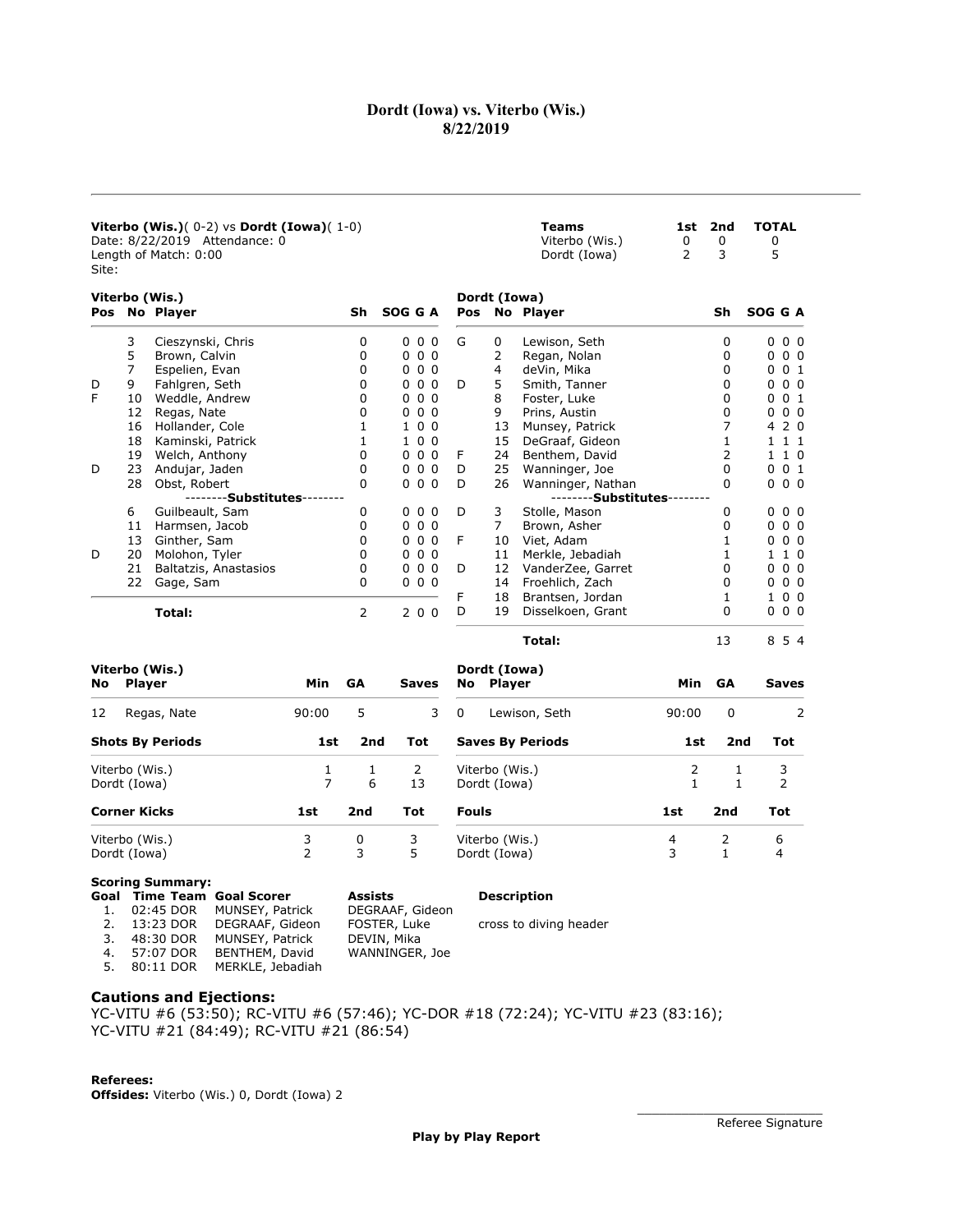#### Viterbo (Wis.) vs Dordt (Iowa) Aug 22, 2019

|                |                                 | <b>VITU Starters</b>                                             |                           |    | <b>DOR Starters</b>                                                                   |                 |                         |
|----------------|---------------------------------|------------------------------------------------------------------|---------------------------|----|---------------------------------------------------------------------------------------|-----------------|-------------------------|
|                | ##                              | <b>Name</b>                                                      | <b>Position</b>           | ## | <b>Name</b>                                                                           | <b>Position</b> |                         |
|                | 12                              | Nate Regas                                                       | G                         | 0  | Seth LEWISON                                                                          | G               |                         |
|                | 28                              | Robert Obst                                                      |                           | 26 | Nathan WANNINGER                                                                      |                 |                         |
|                | 23                              | Jaden Andujar                                                    |                           | 25 | Joe WANNINGER                                                                         |                 |                         |
|                | 19                              | Anthony Welch                                                    |                           | 24 | David BENTHEM                                                                         |                 |                         |
|                | 18                              | Patrick Kaminski                                                 |                           | 15 | Gideon DEGRAAF                                                                        |                 |                         |
|                | 16                              | Cole Hollander                                                   |                           | 13 | Patrick MUNSEY                                                                        |                 |                         |
|                | 3                               | Chris Cieszynski                                                 |                           | 9  | <b>Austin PRINS</b>                                                                   |                 |                         |
|                | 10                              | Andrew Weddle                                                    |                           | 8  | Luke FOSTER                                                                           |                 |                         |
|                | 9                               | Seth Fahlgren                                                    |                           | 5  | <b>Tanner SMITH</b>                                                                   |                 |                         |
|                | $\overline{7}$                  | Evan Espelien                                                    |                           | 4  | Mika DEVIN                                                                            |                 |                         |
|                | 5                               | Calvin Brown                                                     |                           | 2  | Nolan REGAN                                                                           |                 |                         |
| <b>Clock</b>   |                                 |                                                                  |                           |    | <b>1st Period</b><br>Play By Play                                                     |                 | <b>Score</b><br>$(V-H)$ |
|                |                                 |                                                                  |                           |    |                                                                                       |                 |                         |
| 00:54          | Foul on TEAM (DOR)              |                                                                  |                           |    |                                                                                       |                 |                         |
| 01:40          |                                 | Shot Missed by Patrick Kaminski (VITU) SAVED by Seth LEWISON     |                           |    |                                                                                       |                 |                         |
| 02:01<br>02:45 | Foul on TEAM (VITU)             | GOAL kicked in by Patrick MUNSEY (DOR), Assist by Gideon DEGRAAF |                           |    |                                                                                       |                 |                         |
| 04:32          | Foul on TEAM (VITU)             |                                                                  |                           |    |                                                                                       |                 | $(0-1)$                 |
| 05:55          |                                 | Shot Missed by Patrick MUNSEY (DOR) goes HIGH                    |                           |    |                                                                                       |                 |                         |
| 11:39          | Foul on TEAM (DOR)              |                                                                  |                           |    |                                                                                       |                 |                         |
| 13:23          |                                 |                                                                  |                           |    | GOAL kicked in by Gideon DEGRAAF (DOR), Assist by Luke FOSTER. cross to diving header |                 | $(0-2)$                 |
| 17:29          |                                 | Shot Missed by David BENTHEM (DOR) goes HIGH                     |                           |    |                                                                                       |                 |                         |
| 18:38          |                                 | Shot Missed by Patrick MUNSEY (DOR) goes WIDE                    |                           |    |                                                                                       |                 |                         |
| 18:50          | Foul on TEAM (DOR)              |                                                                  |                           |    |                                                                                       |                 |                         |
| 21:14          | Foul on TEAM (VITU)             |                                                                  |                           |    |                                                                                       |                 |                         |
| 22:30          | Offside against TEAM (DOR)      |                                                                  |                           |    |                                                                                       |                 |                         |
| 24:25          |                                 | SUB: Tanner SMITH is no longer playing                           |                           |    |                                                                                       |                 |                         |
| 24:25          |                                 | SUB: Luke FOSTER is no longer playing                            |                           |    |                                                                                       |                 |                         |
| 24:25          |                                 | SUB: Gideon DEGRAAF is no longer playing                         |                           |    |                                                                                       |                 |                         |
| 24:25          |                                 | SUB: Sam Gage in for Seth Fahlgren                               |                           |    |                                                                                       |                 |                         |
| 24:58          |                                 | Corner Kick by Sam Ginther (VITU)                                |                           |    |                                                                                       |                 |                         |
| 28:18          | Corner Kick by Mika DEVIN (DOR) |                                                                  |                           |    |                                                                                       |                 |                         |
| 29:00          |                                 | SUB: Anastasios Baltatzis in for Patrick Kaminski                |                           |    |                                                                                       |                 |                         |
| 29:58          |                                 | Shot Missed by Patrick MUNSEY (DOR) SAVED by Nate Regas          |                           |    |                                                                                       |                 |                         |
| 30:56          |                                 | Corner Kick by Anastasios Baltatzis (VITU)                       |                           |    |                                                                                       |                 |                         |
| 31:52          | SUB: Asher BROWN is now playing |                                                                  |                           |    |                                                                                       |                 |                         |
| 31:52          |                                 | SUB: Jordan BRANTSEN is now playing                              |                           |    |                                                                                       |                 |                         |
| 35:44          |                                 | Shot Missed by Jordan BRANTSEN (DOR) SAVED by Nate Regas         |                           |    |                                                                                       |                 |                         |
| 35:59          | Corner Kick by Mika DEVIN (DOR) |                                                                  |                           |    |                                                                                       |                 |                         |
| 37:11          | Offside against TEAM (DOR)      |                                                                  |                           |    |                                                                                       |                 |                         |
| 37:53          |                                 | SUB: Jacob Harmsen in for Jaden Andujar                          |                           |    |                                                                                       |                 |                         |
| 39:41          | Foul on TEAM (VITU)             |                                                                  |                           |    |                                                                                       |                 |                         |
| 42:37          |                                 | Corner Kick by Sam Gage (VITU)                                   |                           |    |                                                                                       |                 |                         |
|                |                                 |                                                                  | End of 1st (DOR 2 VITU 0) |    |                                                                                       |                 |                         |
|                |                                 |                                                                  |                           |    |                                                                                       |                 |                         |

| <b>Shots</b>                                                | <b>SOG</b> | G | <b>AST</b> | CK. | РКМ |  | PKA FL YC RC | BLK | <b>GA</b> | <b>SV</b>   |
|-------------------------------------------------------------|------------|---|------------|-----|-----|--|--------------|-----|-----------|-------------|
| VITU 1 1 0 0 3 0 0 4 0 0 0 2 2<br>DOR 7 4 2 2 2 0 0 3 0 0 0 |            |   |            |     |     |  |              |     |           | $0\qquad 1$ |

#### Play by Play Report

## Viterbo (Wis.) vs Dordt (Iowa)

Aug 22, 2019

 $\overline{a}$ 

VITU Starters:Regas, Baltatzis, Guilbeault, Andujar, Cieszynski, Kaminski, Brown, Weddle

DOR Starters: LEWISON, DEVIN, WANNINGER, SMITH, BROWN, DEGRAAF, VANDERZEE, REGAN, FOSTER, BENTHEM, WANNINGER

|              | 2nd Period   | <b>Score</b> |
|--------------|--------------|--------------|
| <b>Clock</b> | Play By Play | $(V-H)$      |